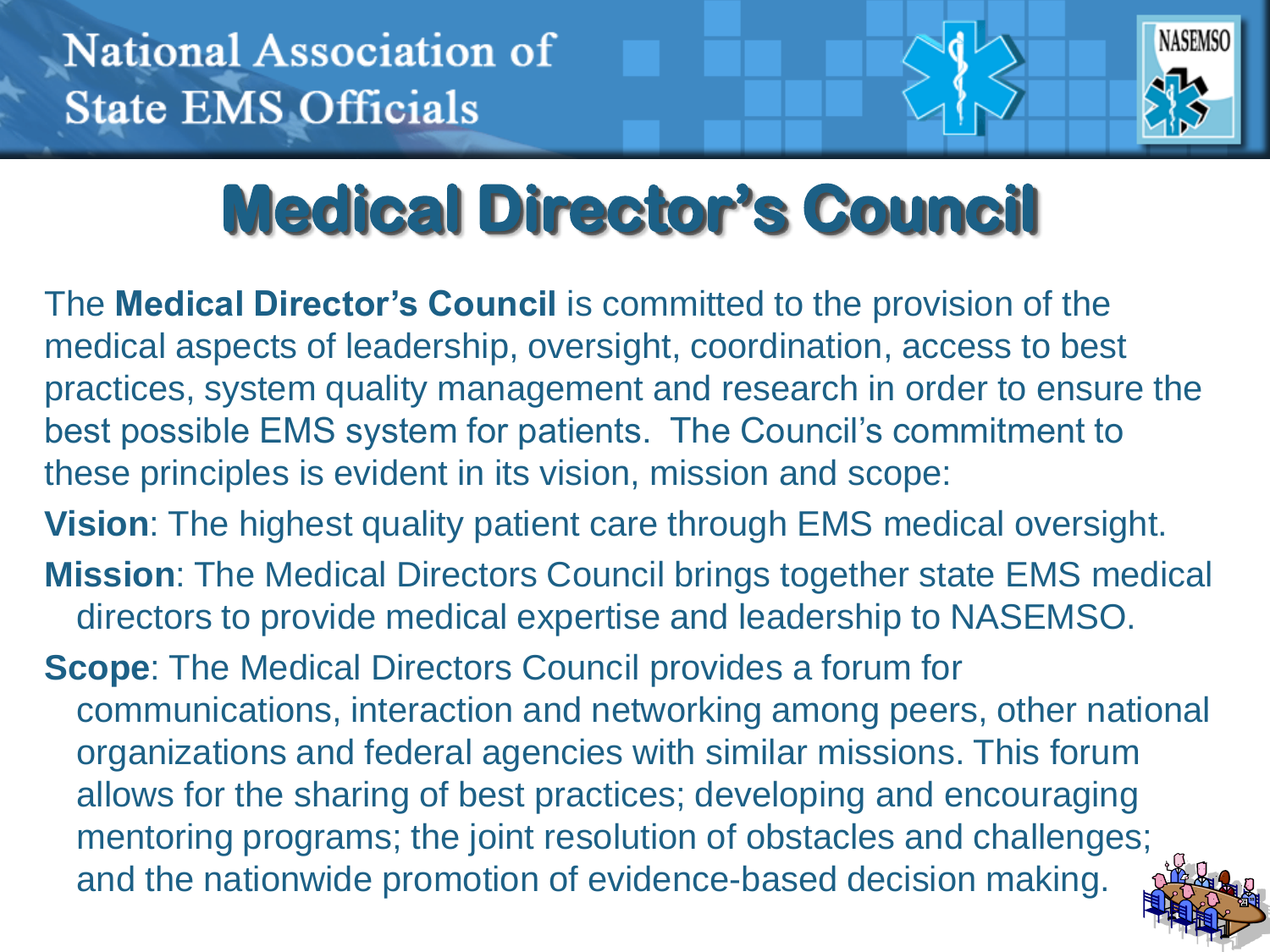

## **Medical Director's Council**

*Leadership*

- The Medical Director's Council supports leadership under these principle goals:
- **Goal #1:** Support the state EMS directors in the shared mission to increase the number of states with a designated state EMS medical director. By serving as a resource on the role and parameters of the state medical director, the Medical Directors Council will assist in the creation and retention of state medical director positions throughout the states and U.S. territories.
- **Goal #2:** Increase the participation of state EMS medical directors in Council meetings, teleconferences, projects, and surveys. For states that do not have a state EMS medical director, the Council will welcor the state's physician designee, regardless of NASEMSO membership status, in discussions

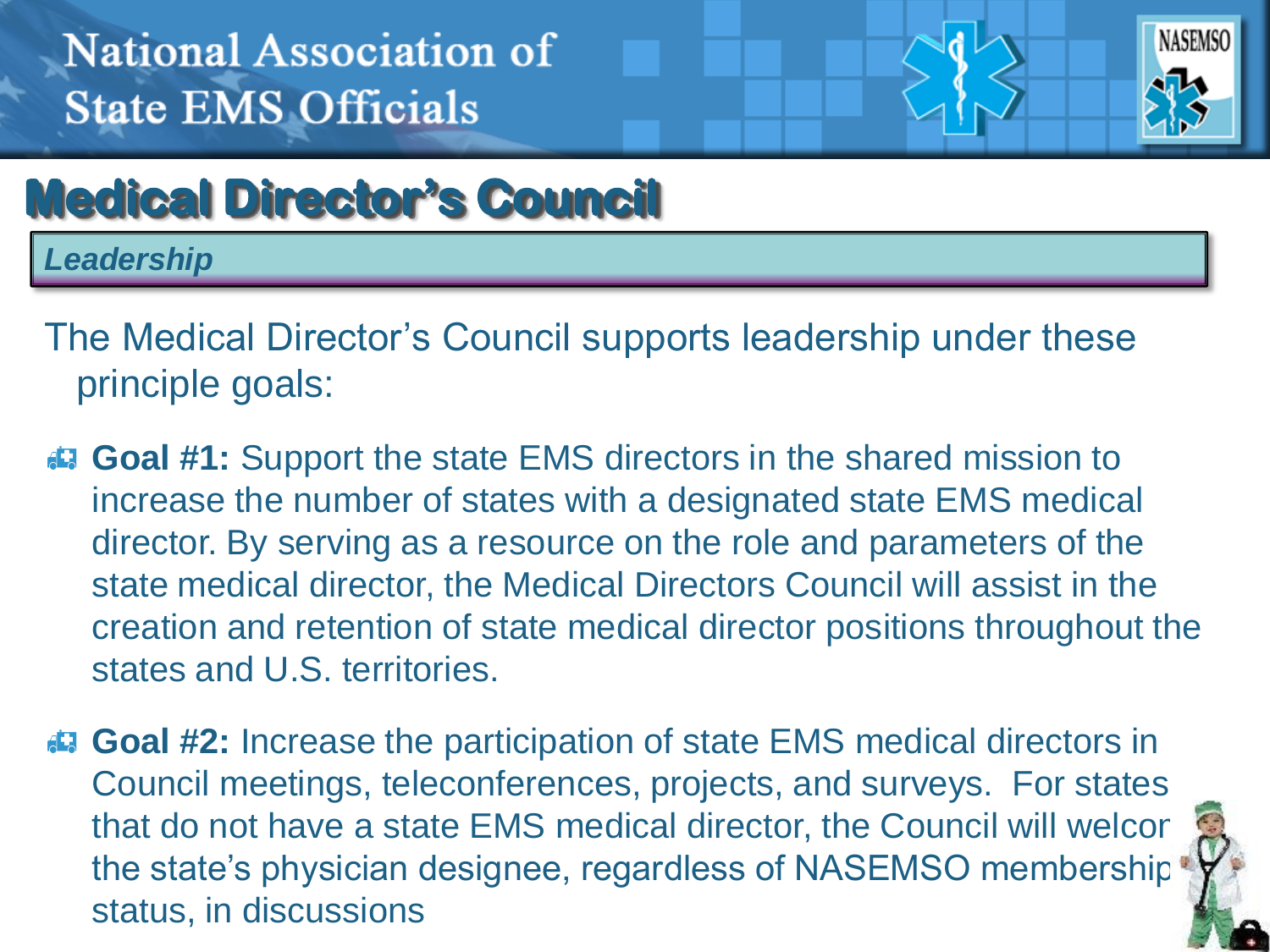

# **Medical Director's Council**

*Leadership*

- **Goal #3:** Foster quality state, regional and local medical direction and serve as a resource to new and experienced EMS medical directors. This includes serving as a resource of support and mentorship for EMS fellowship programs nationwide.
- **Goal #4:** Expand outreach and relationships with national EMS and medical organizations, sharing the Medical Directors Council's expertise and experience in order to improve care of EMS patients nationwide.

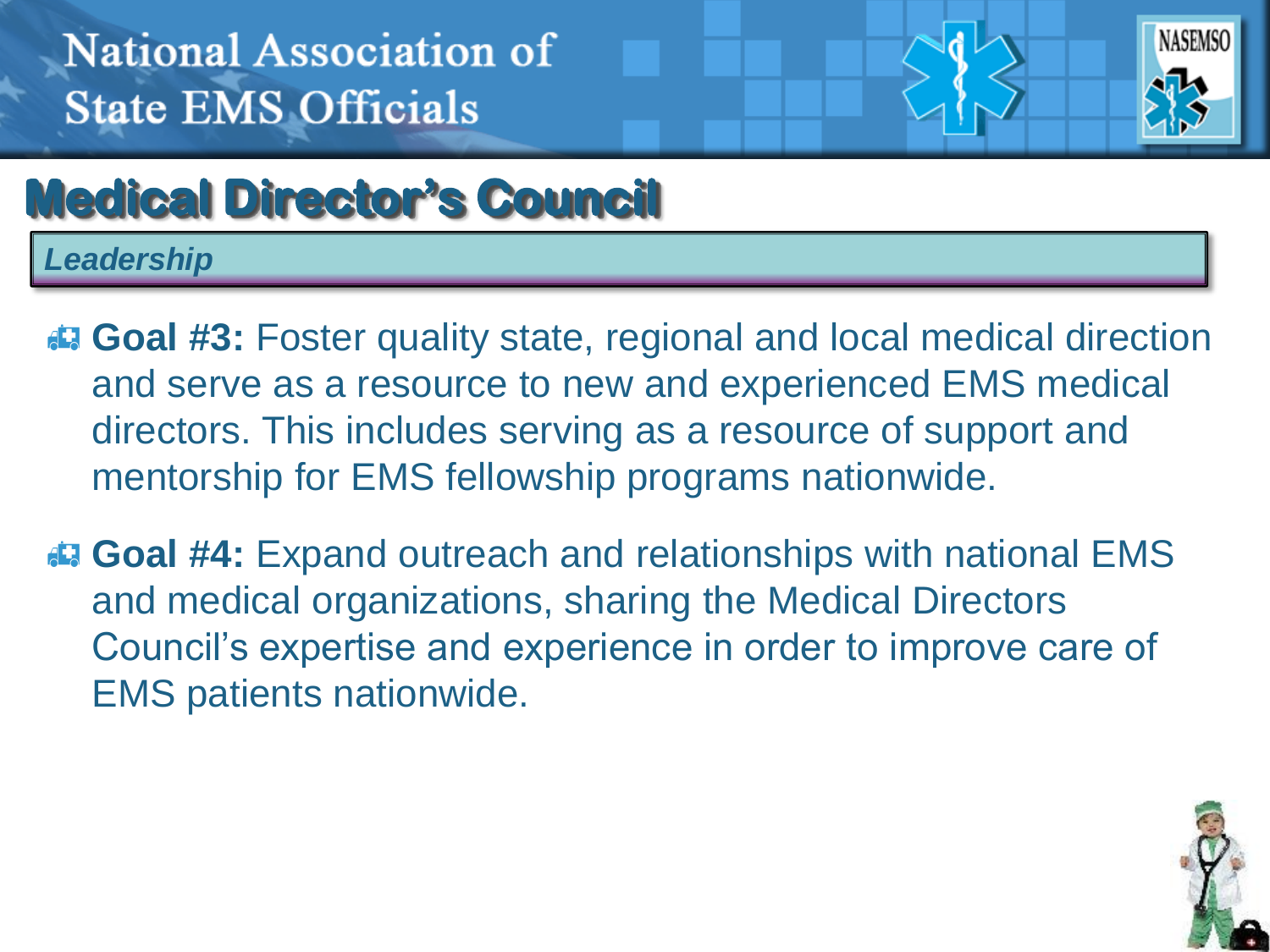

## **Medical Director's Council**

*Systems Development*

The Medical Director's Council supports systems development under these principle goals:

- **Goal #5:** Promote a culture of safety in EMS by educating Council members on innovations in EMS safety practices, sharing examples of safety initiatives, and participating in committees and projects focused on advancing the safety of EMS providers and patients.
- **Goal #6:** Develop a Core Set of Model EMS Clinical Guidelines to further the advancement of up-to-date, standardized prehospital care.
- **Goal #7:** Support the National Evidence-Based Guideline (EBG) Model Process through a three-year pilot project involving the dissemination, implementation and evaluation of an EBG in specified geographic areas.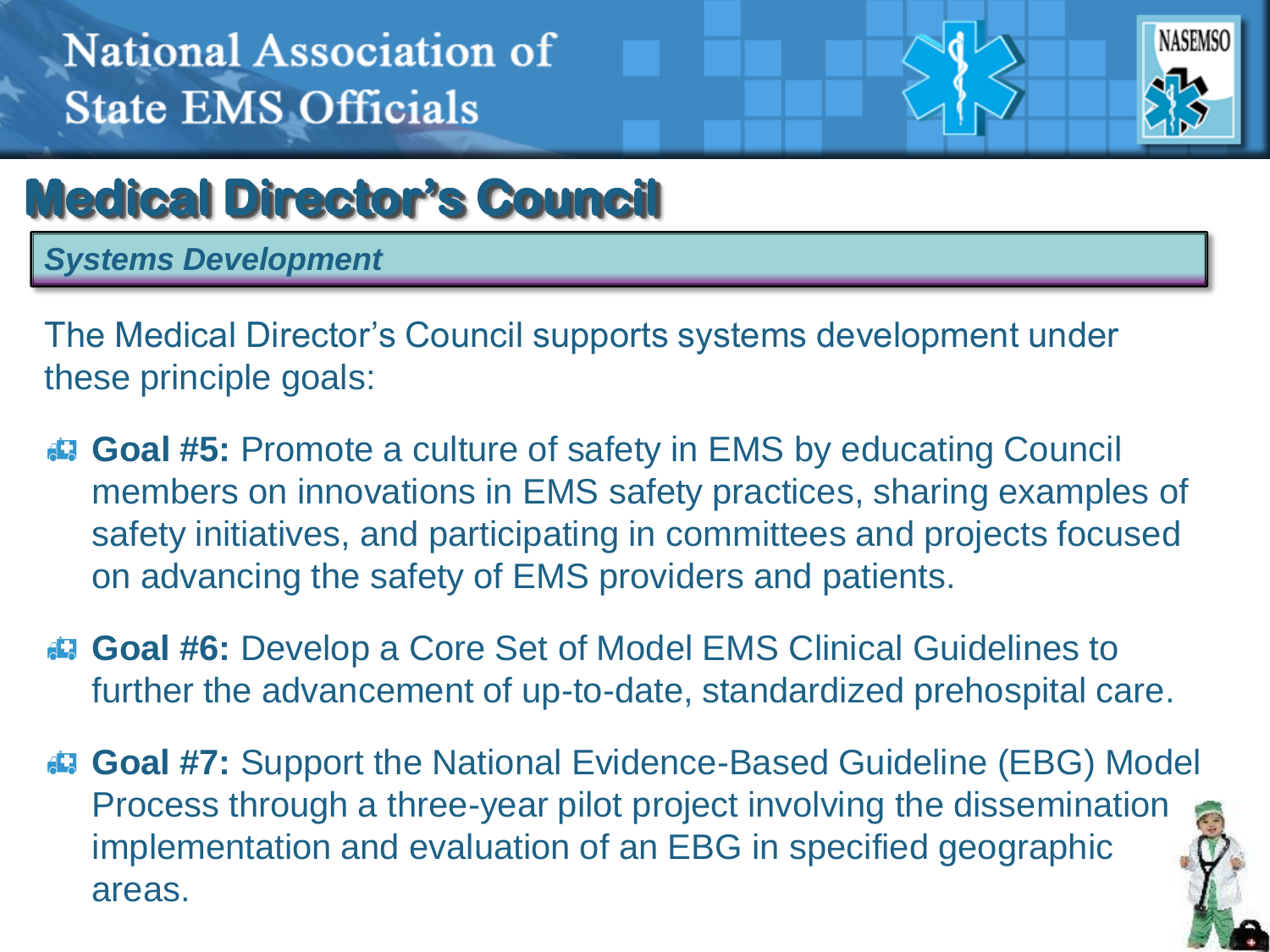

#### **Trauma Manager's Council**

*Quality Improvement – "QI"*

- The Medical Director's Council supports performance improvement under these principle goals:
- **Goal #8:** Promote the acquisition and analysis of quality EMS data that will lead to the development and utilization of EMS performance measures for local and state EMS systems which focus on the quality of patient care.

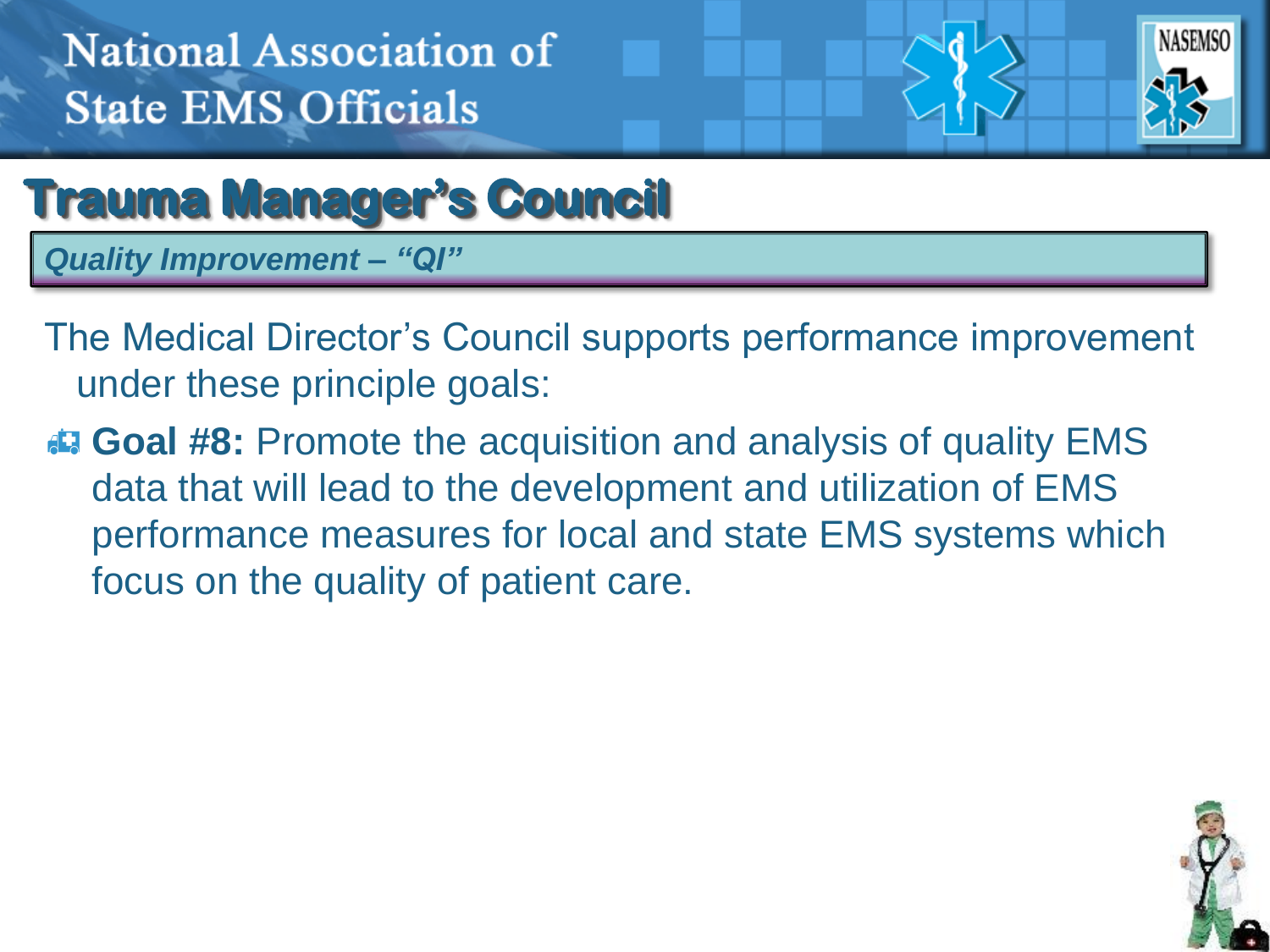

# **Medical Director's Council**

- The Medical Director's Council 2013 work plan will undertake strategies focused on the following issues :
- **Strategy #1:** Support the initiatives of NASEMSO to ensure that each state and territory has a state EMS medical director. Serve as a resource to NASEMSO and state EMS offices as they create or enhance their respective state EMS medical director positions.
- **Strategy #2:** Strive for increased participation of the state EMS medical directors in the Medical Directors Council activities.
- **B** Strategy #3: Provide input, suggestions, and feedback to NASEMSO regarding issues affecting prehospital care and emergency care systems, such as proposed protocols, legislation, medical care initiatives, position statements, and research.

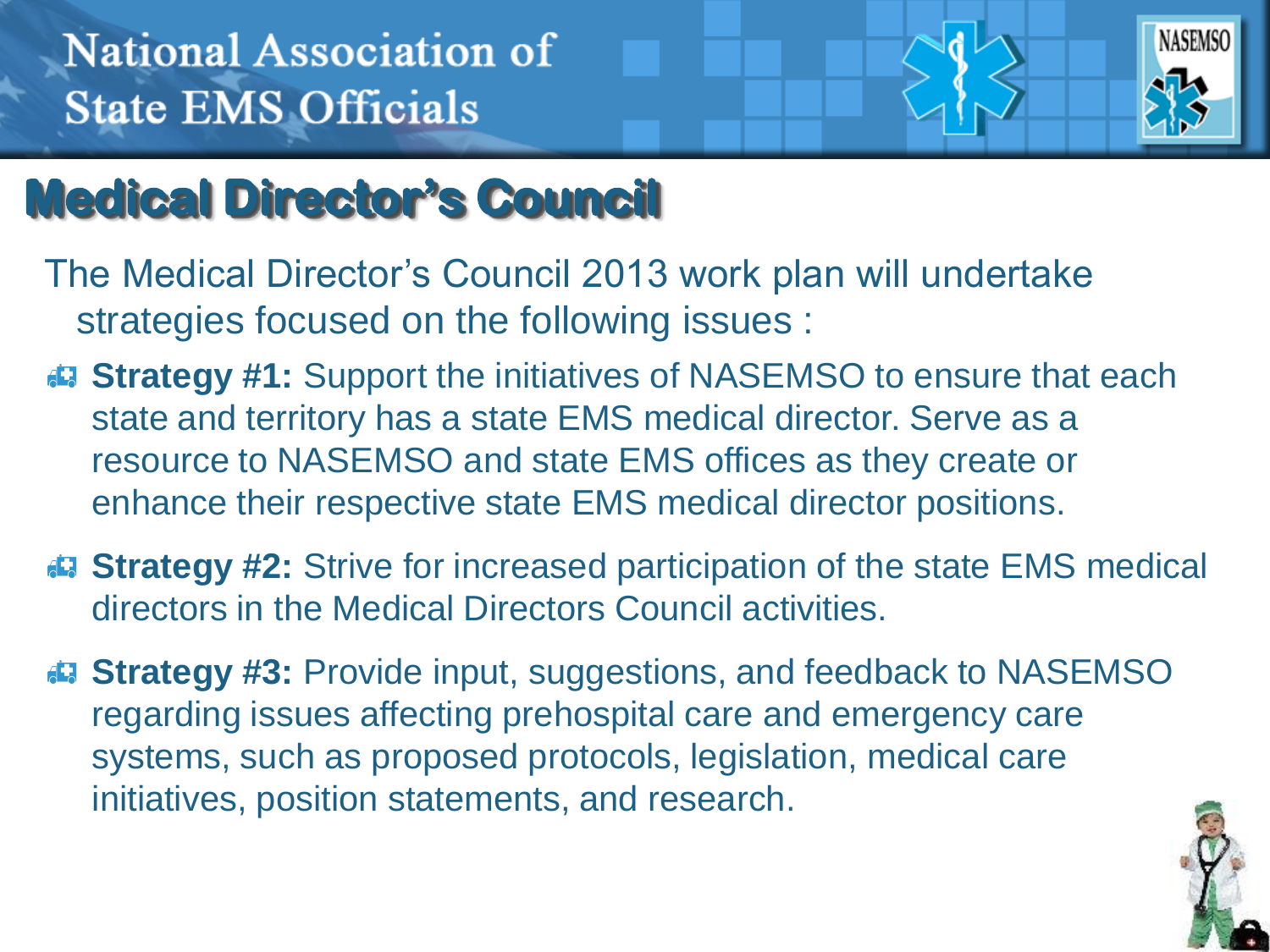

# **Medical Director's Council**

- **Strategy #4:** Explore and offer recommendations to NASEMSO on practices and initiatives that will enhance the culture of safety within EMS, in particular those measures that are related to medical issues for both the patient and the EMS provider.
- **Strategy #5:** Lead a two-year national project to develop a core set of EMS clinical guidelines to help state EMS systems ensure a more standardized approach to the practice of patient care and to incorporate evidence-based guidelines as they become available.
- **Strategy #6:** Support the use and further refinement of the National Evidence-Based Guideline (EBG) Model Process developed under the auspices of the Federal Interagency Committee on EMS (FICEMS) and the National EMS Advisory Council (NEMSAC). This will be achieved through a three-year pilot project involving five states where the EBG developed for pain management will be disseminated, implemented a evaluated.